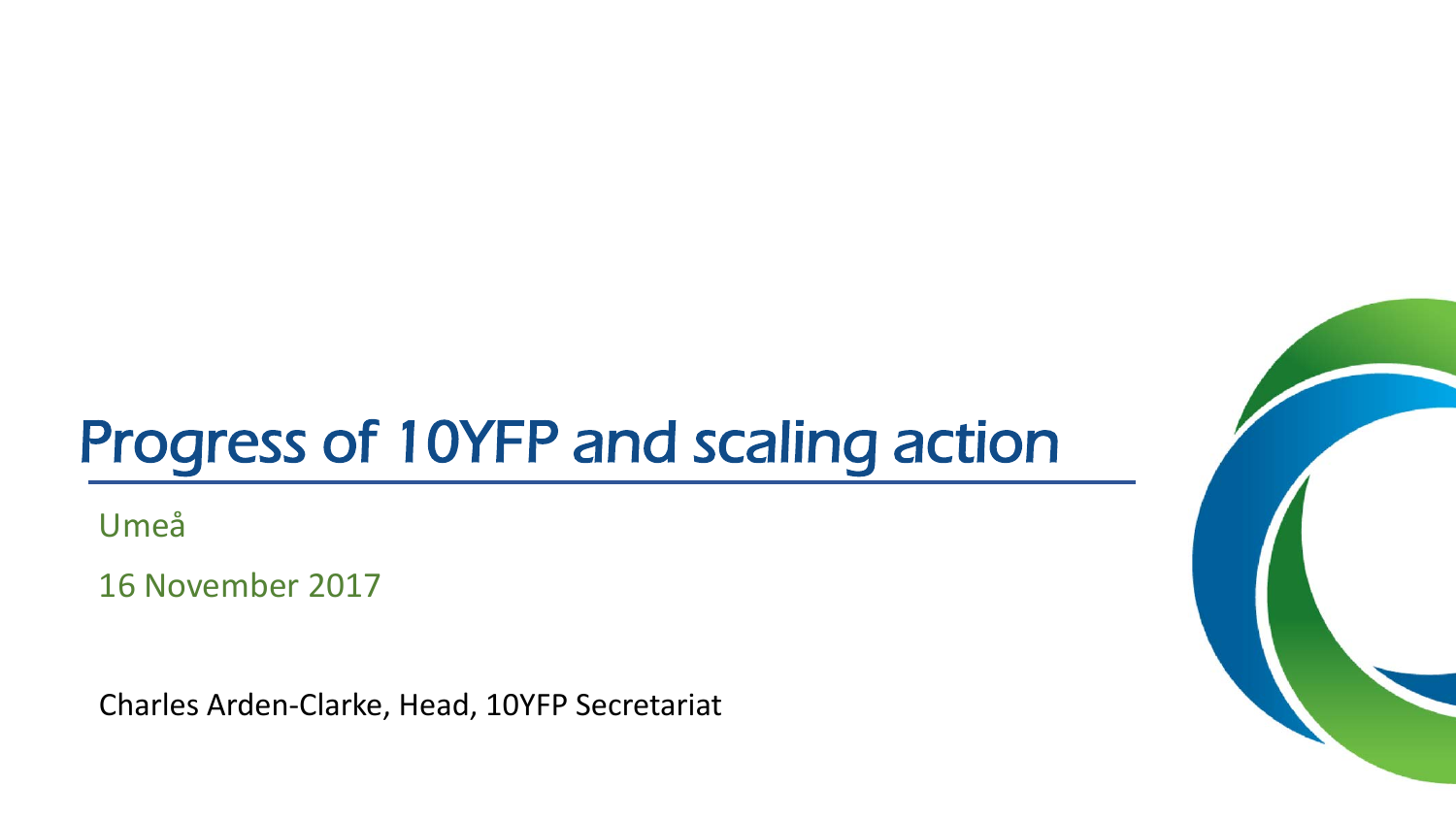



### **The 10YFP supports Sustainable Development Goal 12: ensuring sustainable consumption and production.**

SDG Target 12.1: *Implement the 10-year framework of programmes on sustainable consumption and production, all countries taking action, with developed countries taking the lead, taking into account the development and capabilities of developing countries.*

#### **www.scpclearinghouse.org**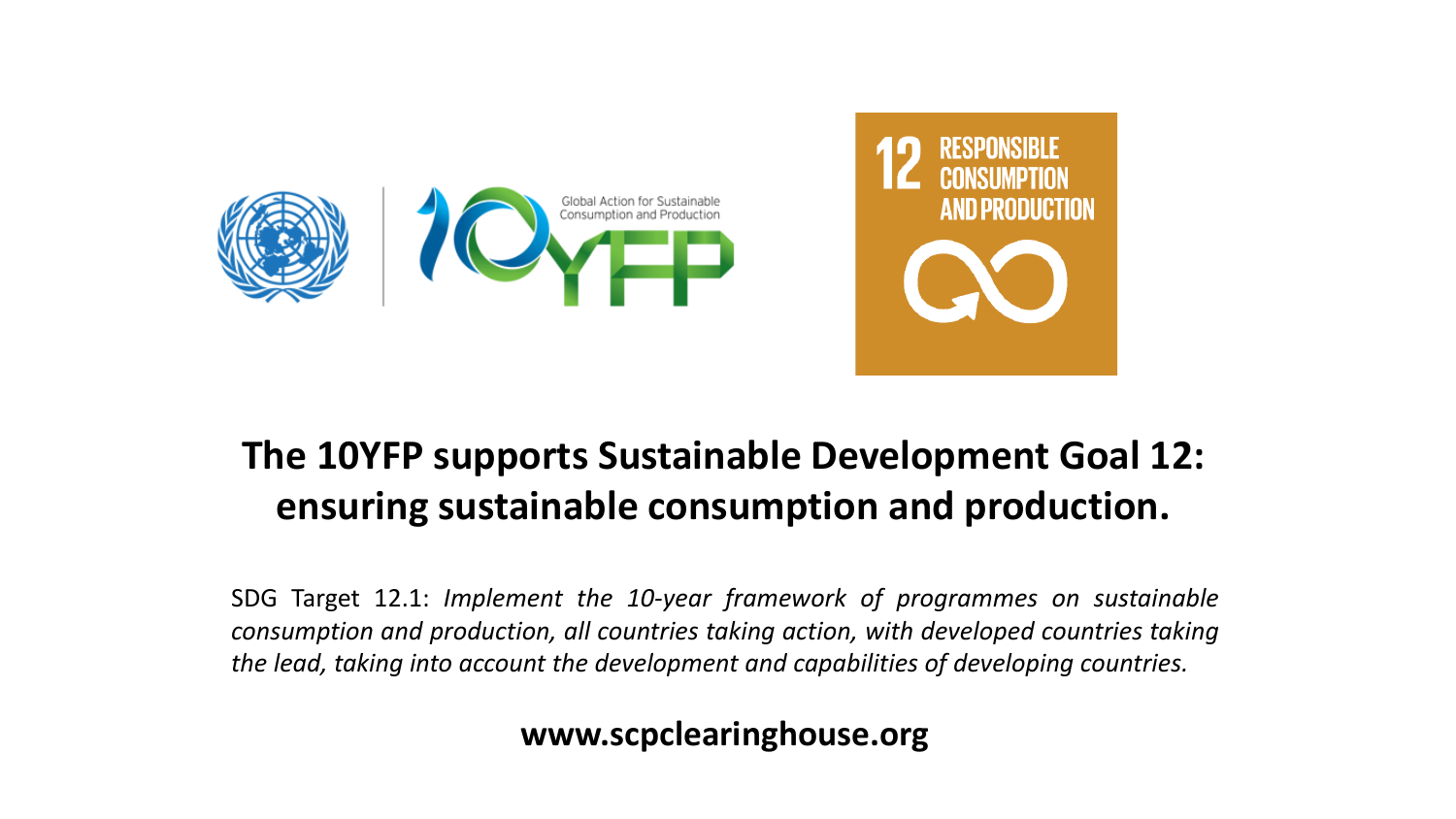## The 10YFP Network

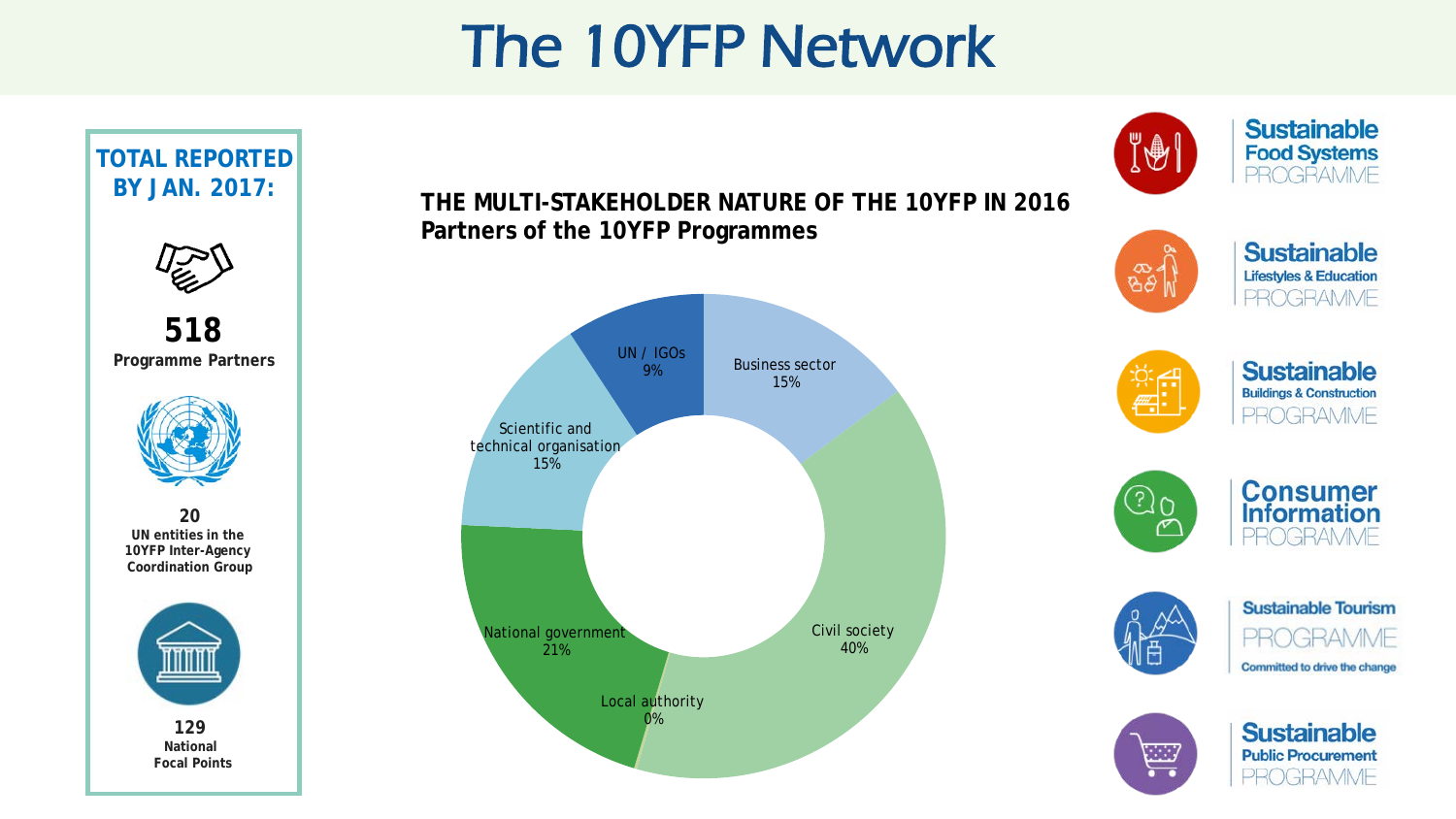## The Indicators of Success Framework

### **OUTPUTS**

Support capacity building and facilitate access to financial and technical assistance to developing countries:



#### Projects



Financing the shift



Serve as an information and knowledge sharing platform on SCP to enable all stakeholders to exchange and cooperate:







Outreach & Communication

& technical tools

#### **OUTCOMES IMPACT** Increase resource efficiency and Accelerate the shift towards SCP decouple economic growth from in all countries by supporting environmental degradation, creating<br>decent jobs and contributing to regional and national policies and initiatives: poverty eradication and shared prosperity: ↑ Resource efficiency īШ **Policy instruments** • Material use efficiency • Waste reduction and Monitoring & reporting • Water use efficiency • Energy use efficiency  $\widehat{\bowtie}$  Education Environmental impact • GHG emissions Changes in practices reduction • Reduction of pollutants **LESSI** Commitments • Biodiversity conservation &  $\chi$  Coordination sustainable land use Human well-being Use of knowledge & • Gender technical tools Decent work • Health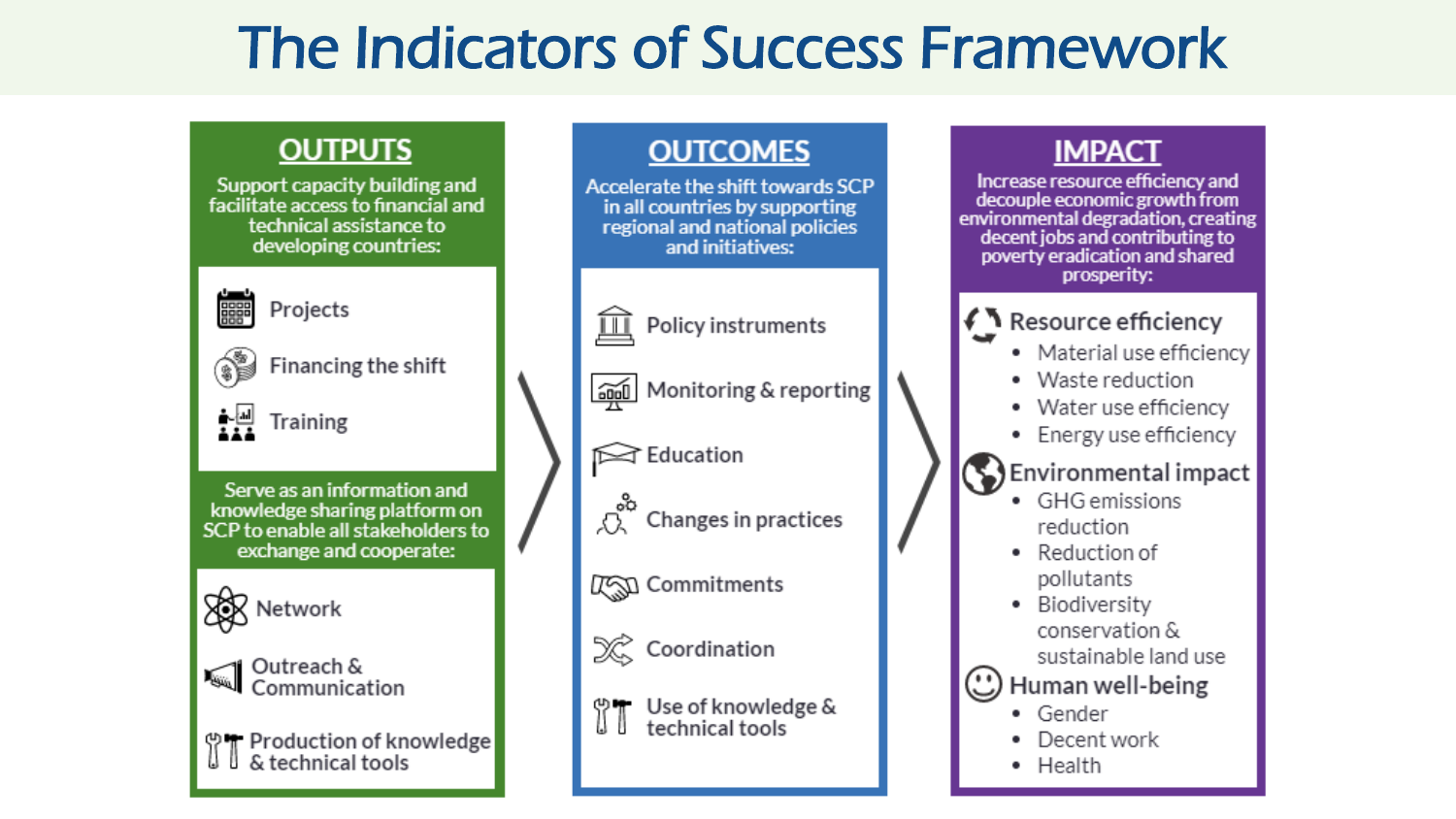## Annual Reporting

### **REPORTING ON SDG TARGET 12.1**



**Indicator 12.1.1** "*Number of governments developing, adopting, or implementing policy instruments aimed at supporting the shift to SCP*."

#### **Primary Objective**

To monitor the implementation and impacts of national policy instruments for sustainable consumption and production in the context of SDG 12.1.

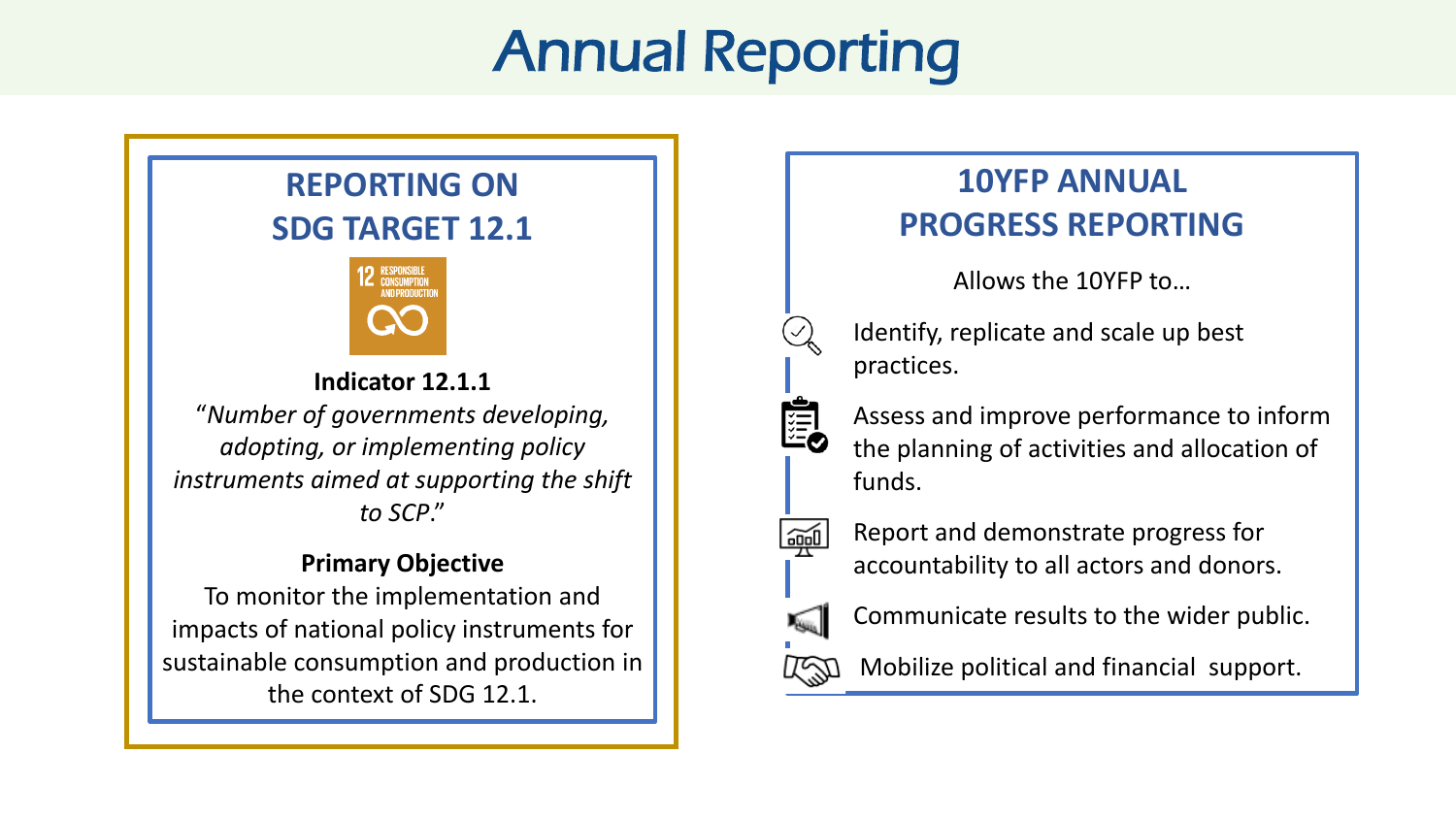## Results of Reporting

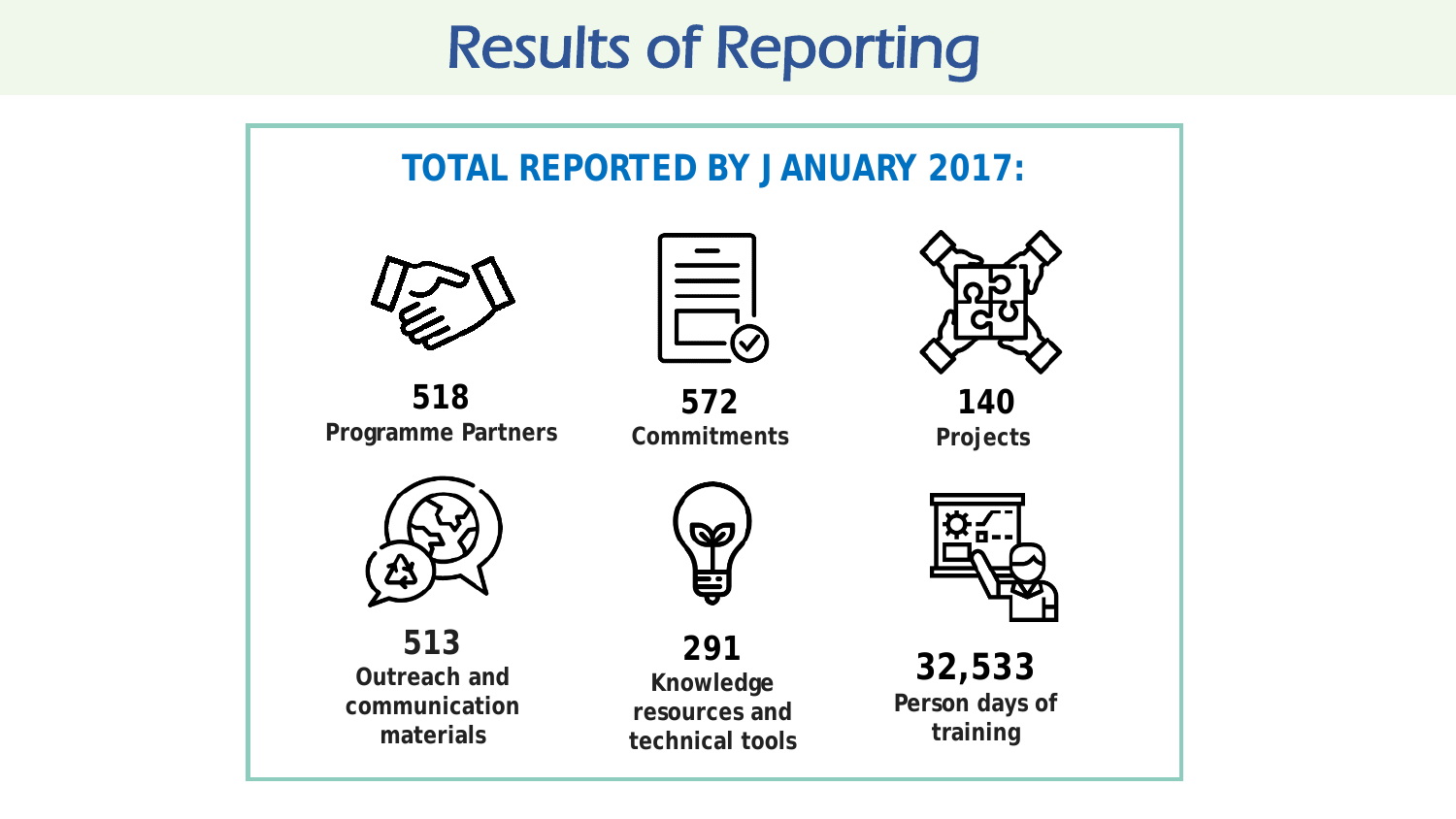# Results of Reporting

|     |                                                       | Reported in 2016            | <b>Total reported</b> | <b>Unit of measurement</b>                                                                                          |
|-----|-------------------------------------------------------|-----------------------------|-----------------------|---------------------------------------------------------------------------------------------------------------------|
| 1.1 | Projects supporting SCP                               | 121                         | 140                   | # of projects supporting SCP                                                                                        |
| 1.2 | Amount of financial resources<br>(USD) made available | <b>Pending verification</b> | 79.44 million USD*    | USD made available in support to the shift to SCP                                                                   |
| 1.3 | Training for SCP                                      | 26,598                      | 32,533                | Person days of training (PDT)                                                                                       |
| 2.1 | <b>SCP Network</b>                                    | 82                          | 647                   | # entities engaged in the SCP                                                                                       |
| 2.2 | Outreach and communication for<br><b>SCP</b>          | 290                         | 513                   | # of outreach and communication activities                                                                          |
| 2.3 | Production of knowledge and<br>technical tools        | 174                         | 291                   | # SCP knowledge resources and technical tools<br>produced                                                           |
| 3.1 | SCP in policy instruments                             | 215                         | 253                   | # of governments and other organisations making<br>progress on policy instruments integrating SCP                   |
| 3.2 | SCP monitoring and reporting                          | $\mathbf{2}$                | 49                    | # of governments and other organisations officially<br>establishing or improving monitoring and reporting<br>on SCP |
| 3.3 | <b>Education to SCP</b>                               | 5                           | 5                     | # countries having integrated or making progress in<br>integrating SCP topics in education practices                |
| 3.4 | SCP changes in practices                              | 10                          | 10                    | # changes in practices and production processes<br>supporting the shift to SCP                                      |
| 3.5 | <b>SCP</b> commitments                                | 379                         | 572                   | # commitments covering SCP                                                                                          |
| 3.6 | Coordination on SCP                                   | 12                          | 16                    | # of new or improved inter-sectoral or multi-<br>stakeholder mechanisms for coordination on SCP                     |
| 3.7 | Use of knowledge and tools**                          | Not reported                | Not reported          | # of downloads on SCP Clearinghouse and any other<br>quantitative representation of use                             |
| 4   | Impacts                                               |                             | work in progress      |                                                                                                                     |

\*This includes forecasting one some financial figures up until 2020.

\*\*Reporting on 3.7: use of knowledge resources and technical tools, not reported on during pilot reporting process.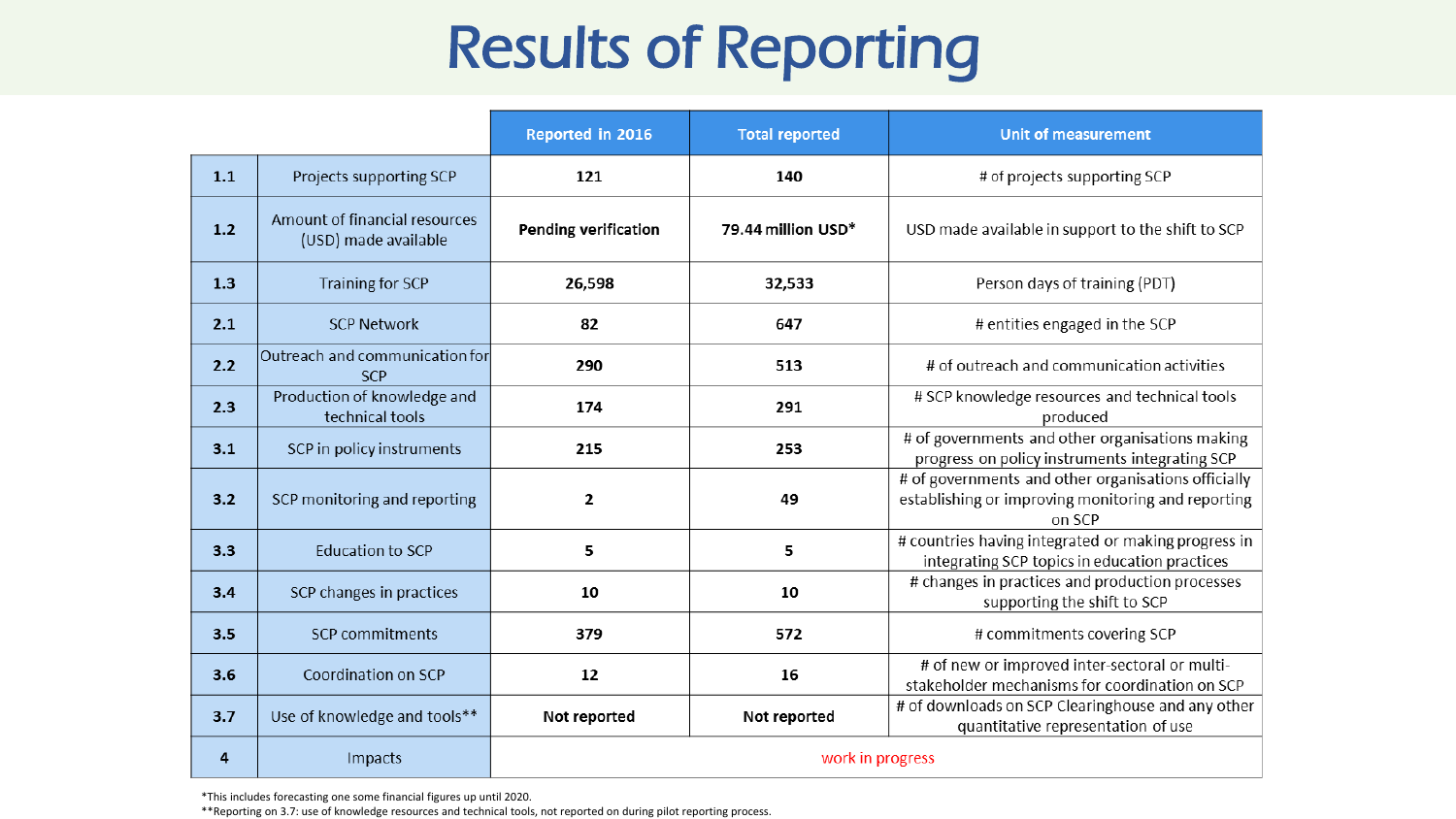## Annual Reporting

### **What are the objectives of reporting?**

- **Showcase your efforts**, tools, progress and impact for the shift to SCP with a wide audience;
- **Put in context of 10YFP programmes** to support countries in the shift to SCP **and** for scaling up and replication
- **Share your experience and tools** learn about those of others, find new partners;
- **Report on SDG targets** focused on SCP ( 49/169 in 13 goals) and especially target 12.1 on 10YFP – enhance your visibility
- Inform the development of the **10YFP Strategy 2018-2022**, and **find you place** in it prior to launch at HLPF 2018 New York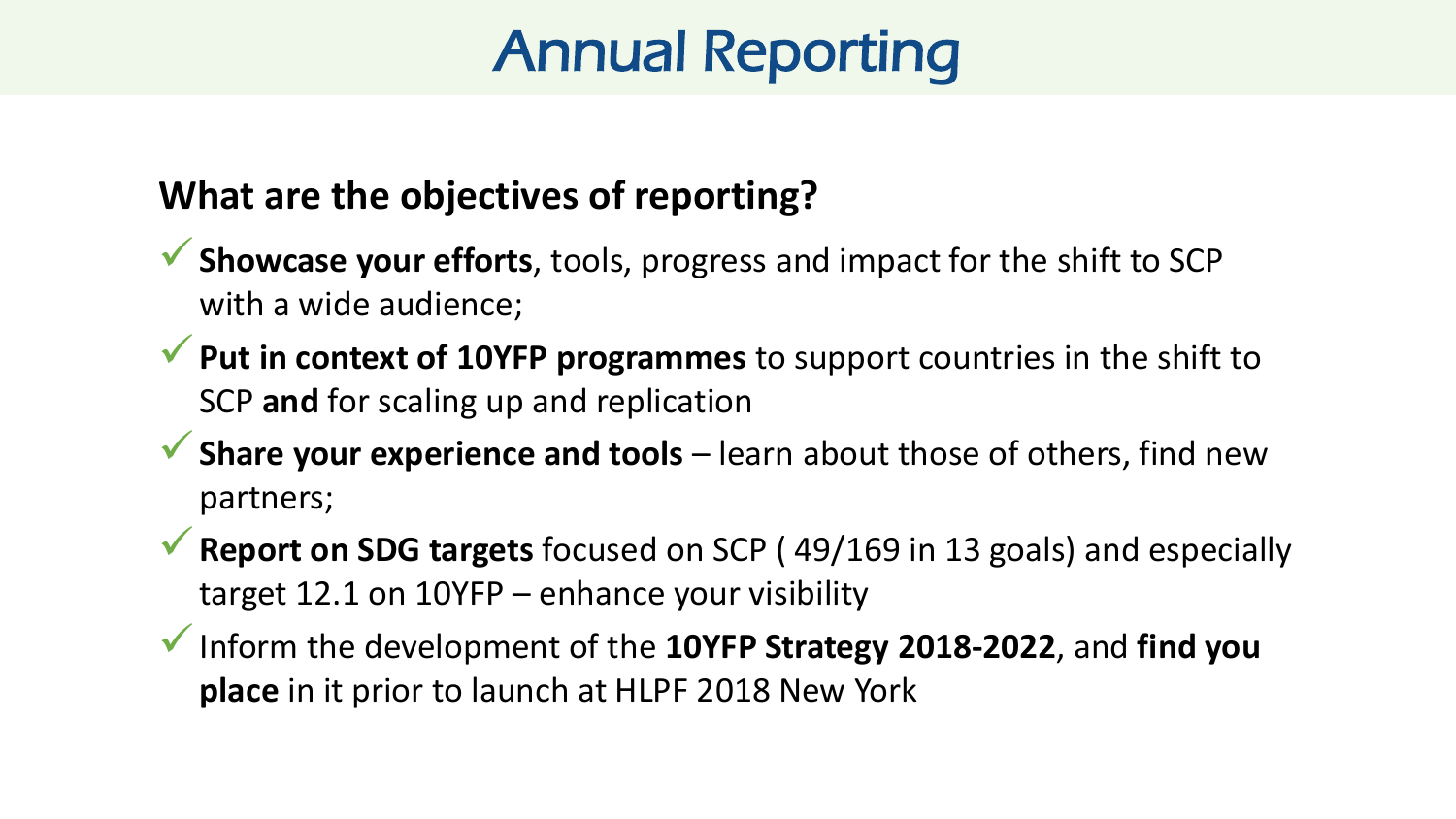## Challenges in 10YFP implementation

### **Transversal and specific**

- Going to **scale, quickly** how to build on the many but fragmented and disconnected SCP policies practices and initiatives?
- Linking the four **levels of action**  global, regional, national and local
- Forging **inter-ministerial cooperation** most of the policies that matter for SCP are not written by Environment Ministries
- Engaging the **private sector** for action beyond words incentivize
- Engaging **citizens and consumers**  need for broad based campaign
- **Funding for implementation** on the ground linked to the scale issue, designing and implementing SCP policies initially costs money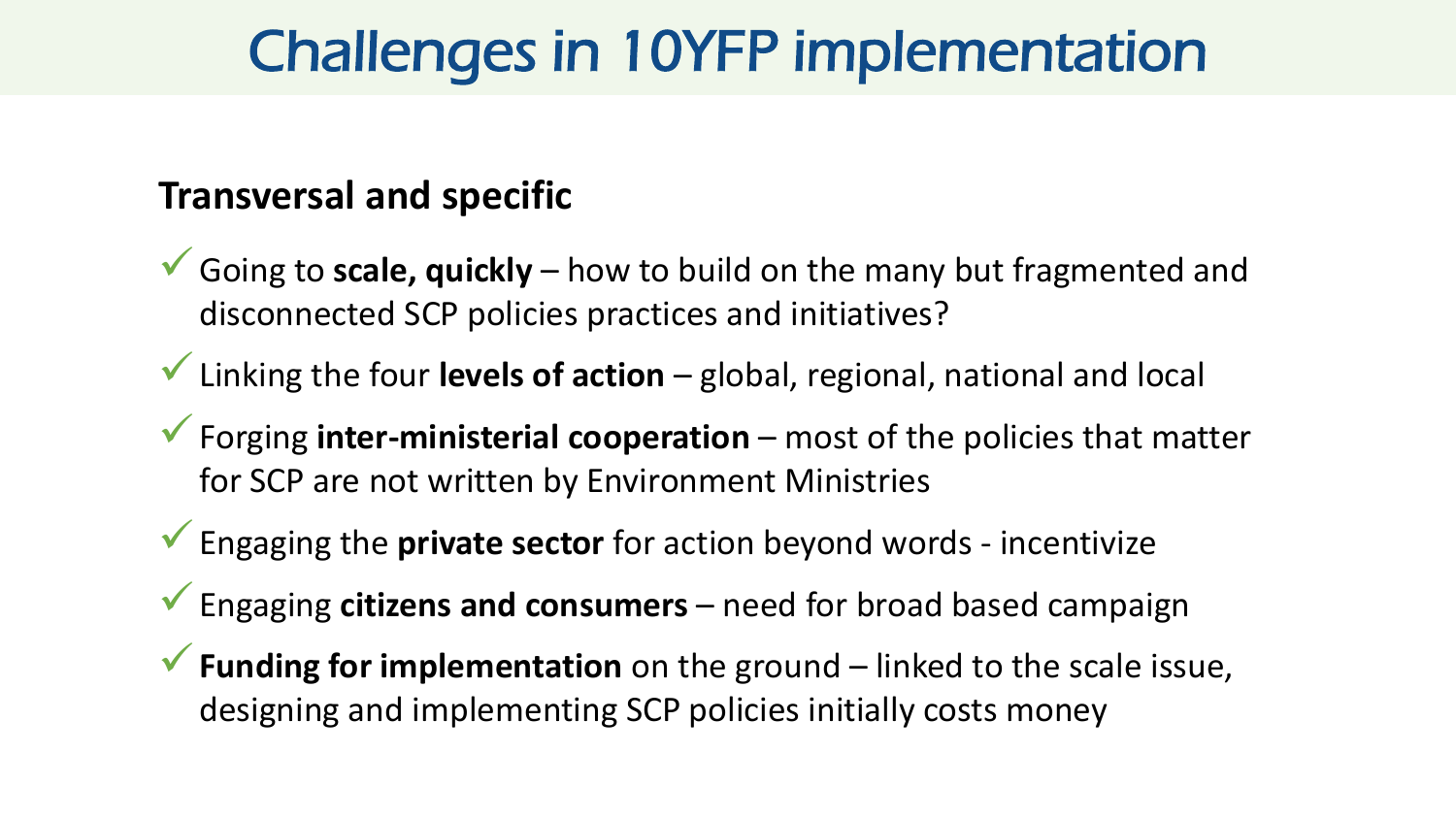### Responses to implement at scale

### **Some options – to develop collectively**

- **Portfolio approach** of programmes add your initiative/action before developing joint activities, thus prove *SCP works at scale*
- Link **national and local first**  eg in this room, work with regional economic bodies and Conventions (eg Baltic Sea) – ground *upwards*
- **Highlight economic and social gains** of SCP –other Ministries will mostly be motivated by these - need accurate, quantitative analysis
- Show that **SCP underpins a circular economy**, and *offers a competitive edge*  for business – regulate when necessary
- **Mobilize actors** with campaigns focus on NGO coalitions and media
- Move **beyond traditional donors** development cooperation agencies, private foundations, progressive companies, visionary donors